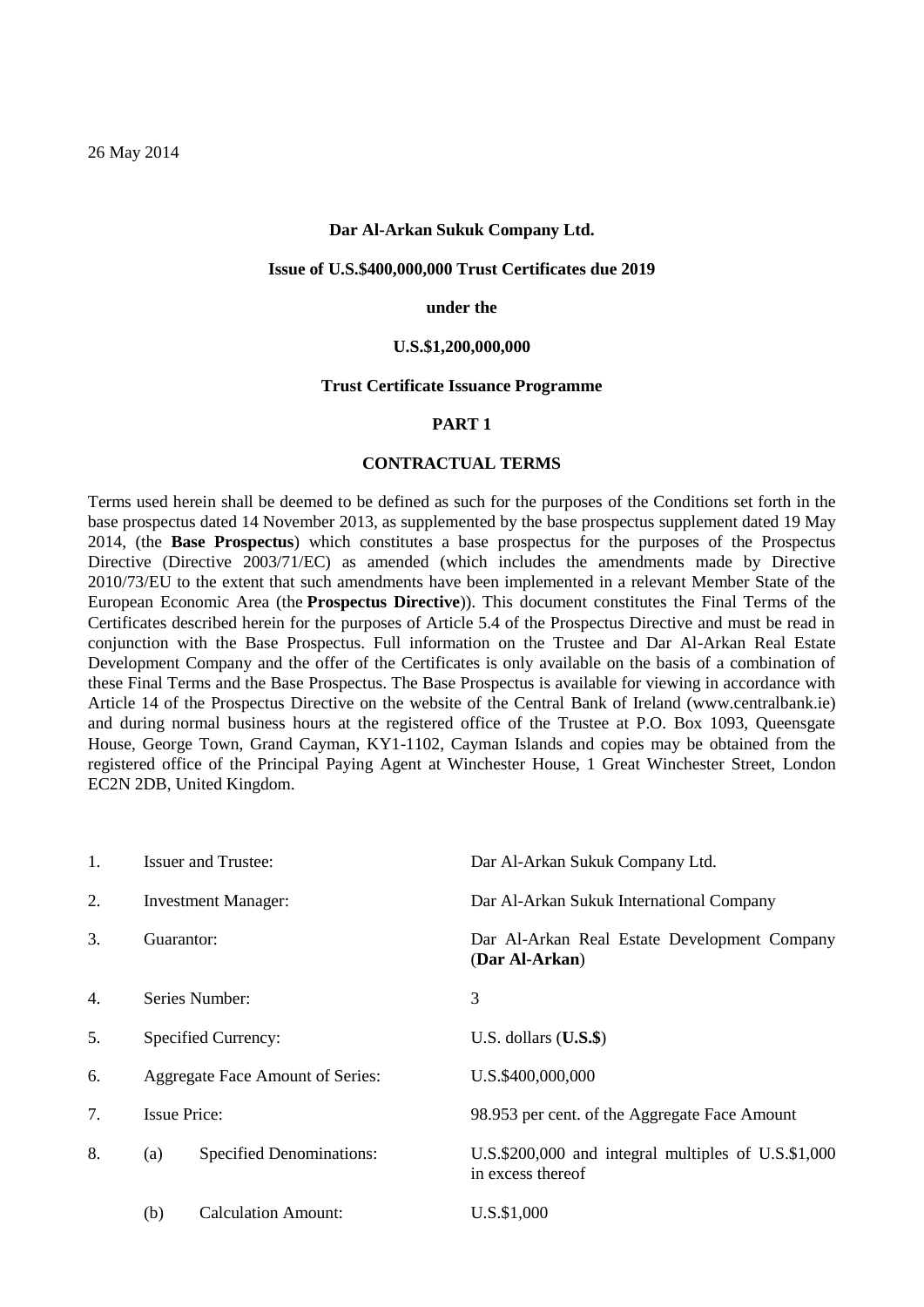| 9.  | (a)<br><b>Issue Date:</b>                      |                                    |              | 27 May 2014                                                                                                                                                     |  |  |
|-----|------------------------------------------------|------------------------------------|--------------|-----------------------------------------------------------------------------------------------------------------------------------------------------------------|--|--|
|     | (b)                                            | Return<br>Accrual<br>Date:         | Commencement | <b>Issue Date</b>                                                                                                                                               |  |  |
| 10. |                                                | <b>Scheduled Dissolution Date:</b> |              | 28 May 2019                                                                                                                                                     |  |  |
| 11. | Periodic Distribution Amount Basis:            |                                    |              | 6.50 per cent. Fixed Periodic Distribution Amount<br>(see paragraph 16 below)                                                                                   |  |  |
| 12. | <b>Dissolution Basis:</b>                      |                                    |              | Dissolution at par                                                                                                                                              |  |  |
| 13. | Change of Periodic Distribution Basis:         |                                    |              | Not Applicable                                                                                                                                                  |  |  |
| 14. | Put/Call Options:                              |                                    |              | Not Applicable                                                                                                                                                  |  |  |
| 15. | Status:                                        |                                    |              | Unsubordinated                                                                                                                                                  |  |  |
|     |                                                |                                    |              | PROVISIONS RELATING TO PERIODIC DISTRIBUTIONS PAYABLE                                                                                                           |  |  |
| 16. | <b>Fixed Periodic Distribution Provisions:</b> |                                    |              | Applicable                                                                                                                                                      |  |  |
|     | (a)                                            | Rate:                              |              | 6.50 per cent. per annum payable semi-annually in<br>arrear                                                                                                     |  |  |
|     | (b)                                            | Periodic Distribution Date(s):     |              | 28 November and 28 May in each year up to and<br>including the Scheduled Dissolution Date. The first<br>Periodic Distribution Date shall be 28 November<br>2014 |  |  |

There will be a long first periodic distribution amount (the **Long First Periodic Distribution Amount**) in respect of the period from and including the Issue Date to but excluding the Periodic Distribution Date falling on 28 November 2014

- (c) Fixed Amount(s): U.S.\$32.50 per Calculation Amount other than in respect of the Long First Periodic Distribution Amount
- (d) Broken Amount(s): In respect of the Long First Periodic Distribution Amount, U.S.\$32.69 per Calculation Amount, payable on the Periodic Distribution Date falling on 28 November 2014
- (e) Day Count Fraction: 30/360
- (f) Determination Date(s): Not Applicable
- 17. Floating Periodic Distribution Provisions: Not Applicable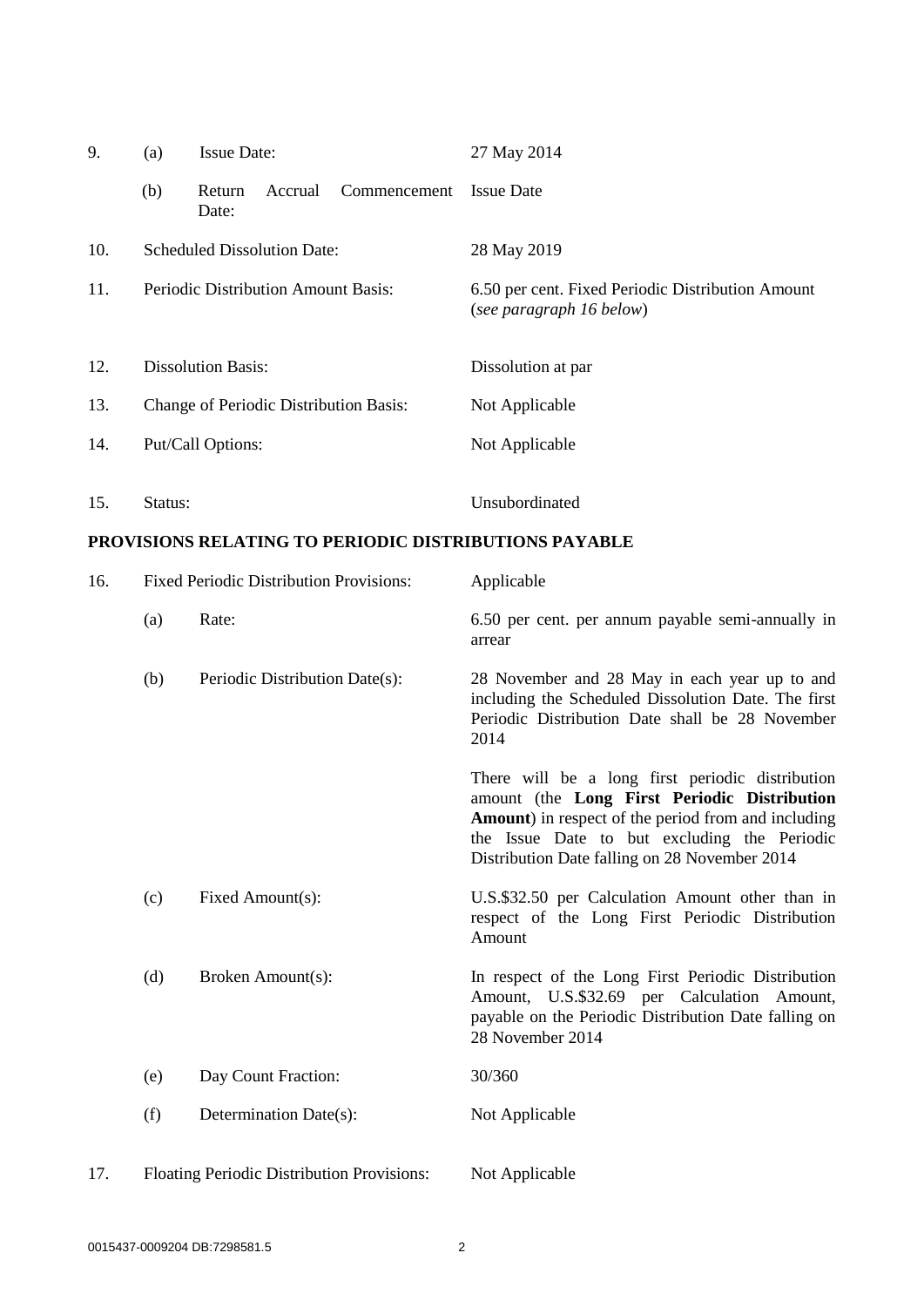# **PROVISIONS RELATING TO REPURCHASES AND DISSOLUTION**

| 18. | Early Dissolution (Trustee Call):               | Not Applicable                                       |
|-----|-------------------------------------------------|------------------------------------------------------|
| 19. | Certificateholder Put Option:                   | Not Applicable                                       |
| 20. | <b>Change of Control Repurchase Amount:</b>     | 100 per cent. of the face amount of the Certificates |
| 21. | <b>Final Dissolution Amount:</b>                | U.S.\$1,000 per Calculation Amount                   |
| 22. | Early Dissolution Amount (Tax):                 | U.S.\$1,000 per Calculation Amount                   |
| 23. | Dissolution Amount pursuant to<br>Condition 14: | U.S.\$1,000 per Calculation Amount                   |

# **GENERAL PROVISIONS APPLICABLE TO THE CERTIFICATES**

| 24. | Form of Certificates:                | Global Certificate exchangeable for Certificates in                                            |  |  |  |  |
|-----|--------------------------------------|------------------------------------------------------------------------------------------------|--|--|--|--|
|     |                                      | definitive registered form in the limited<br>circumstances specified in the Global Certificate |  |  |  |  |
| 25. | <b>Additional Financial Centres:</b> | Not Applicable                                                                                 |  |  |  |  |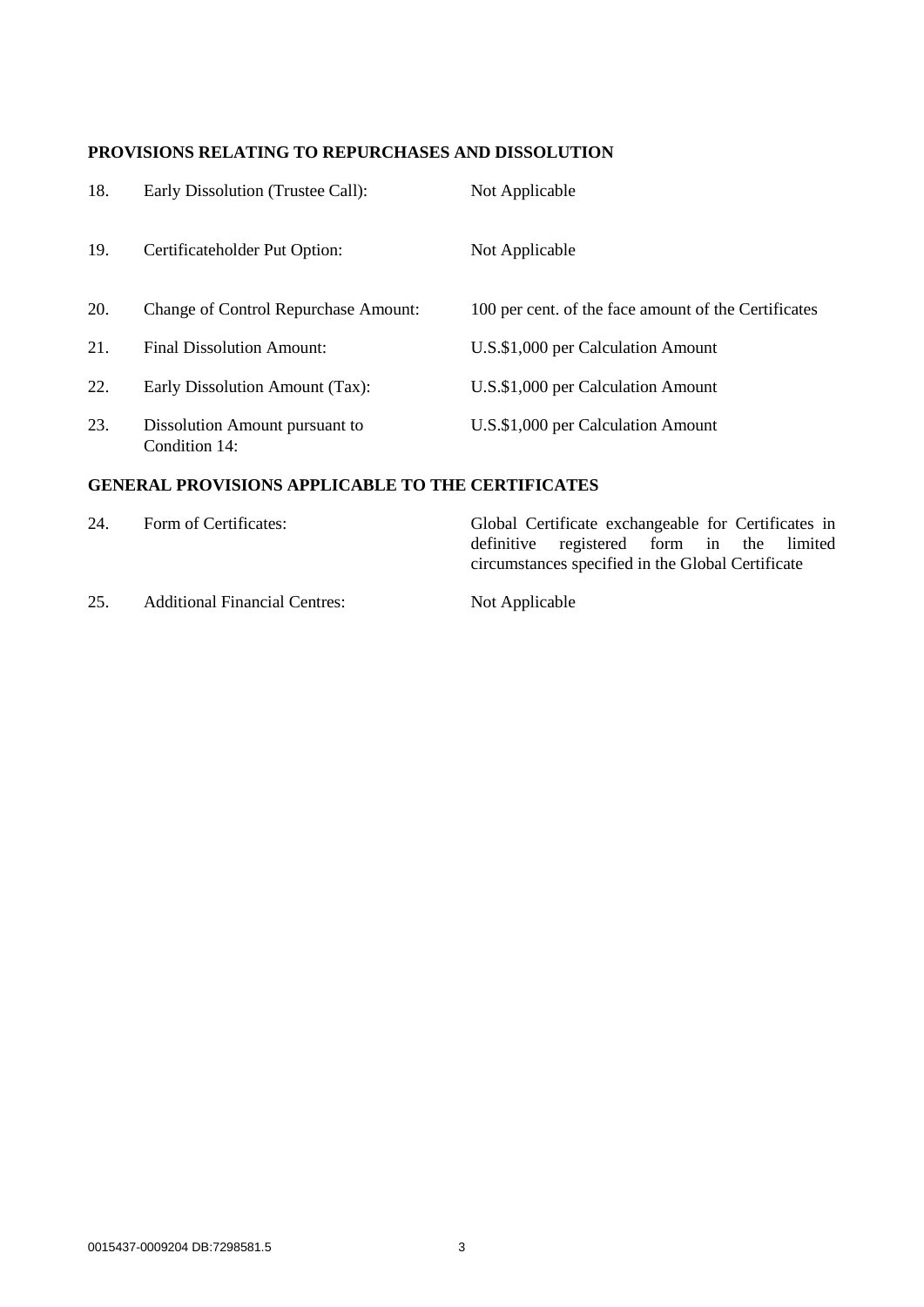### **RESPONSIBILITY**

Each of the Trustee and Dar Al-Arkan accepts responsibility for the information contained in these Final Terms.

Signed on behalf of

DAR AL-ARKAN SUKUK COMPANY LTD.

. . . . . . . . Duly authorised

Signed on behalf of

# DAR AL-ARKAN REAL ESTATE DEVELOPMENT COMPANY

and a straight and start

and a straight

**Carl Corporation** 

Duly authorised

 $\sim$ 

 $\mathbb{R}^2$ 

Final Terms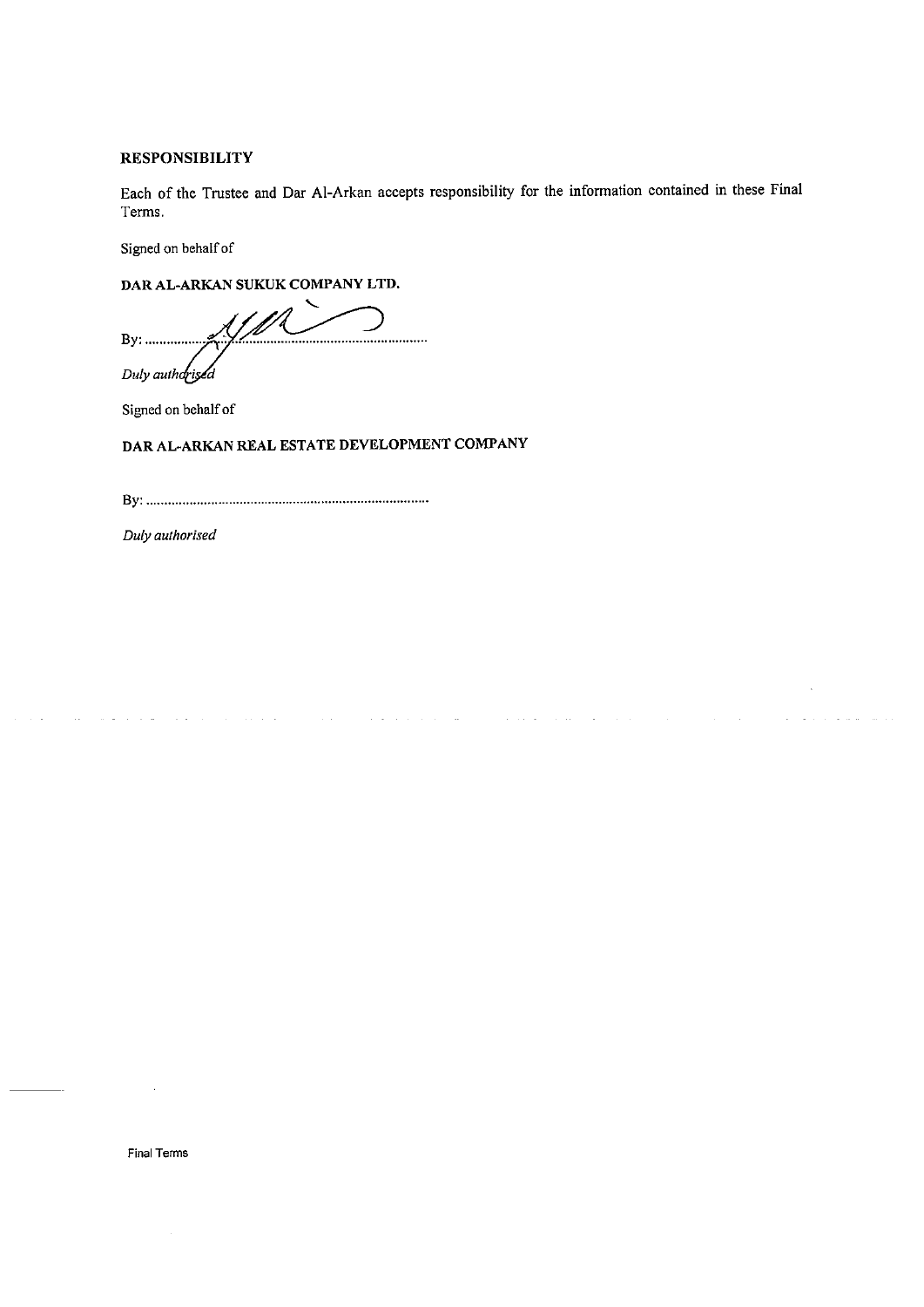# **RESPONSIBILITY**

Each of the Trustee and Dar Al-Arkan accepts responsibility for the information contained in these Final Terms.

÷

Signed on behalf of

DAR AL-ARKAN SUKUK COMPANY LTD.

Duly authorised

Signed on behalf of

## DAR AL-ARKAN REAL ESTATE-DEVELOPMENT COMPANY

 $By:$   $\sim$ Duly authorised

 $\lambda$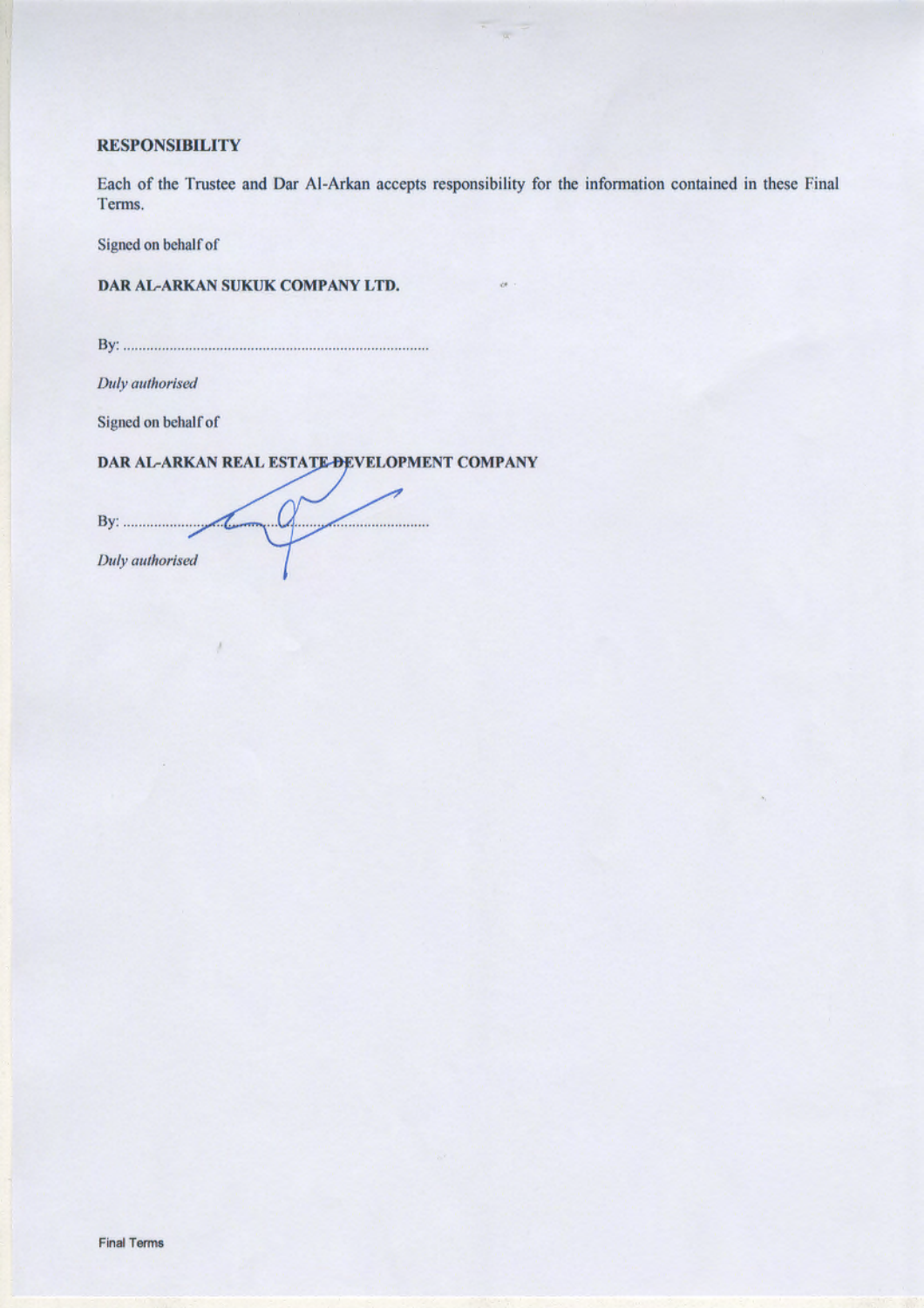### **PART 2**

### **OTHER INFORMATION**

# **1. LISTING AND ADMISSION TO TRADING**

| (i)  | Listing and admission to trading:                                             | Application has been made by the Trustee (or on its<br>behalf) for the Certificates to be admitted to trading<br>on the Irish Stock Exchange's regulated market and<br>listed on the Official List of the Irish Stock<br>Exchange with effect from 27 May 2014. |  |  |  |  |
|------|-------------------------------------------------------------------------------|-----------------------------------------------------------------------------------------------------------------------------------------------------------------------------------------------------------------------------------------------------------------|--|--|--|--|
| (ii) | Estimate of total expenses related to $\epsilon$ 500<br>admission to trading: |                                                                                                                                                                                                                                                                 |  |  |  |  |

## **2. RATINGS**

Ratings: Standard & Poor's (Dubai) Limited is not established in the European Union and is not registered under Regulation (EC) No. 1060/2009 (the **CRA Regulation**). However, the rating has been endorsed by Standard & Poor's Credit Market Services Europe Limited in accordance with the CRA Regulation.

> The Certificates to be issued have been rated  $B+ by$ Standard & Poor's (Dubai) Limited.

# **3. INTERESTS OF NATURAL AND LEGAL PERSONS INVOLVED IN THE ISSUE**

Save for any fees payable to the Managers, so far as each of the Trustee and Dar Al-Arkan is aware, no person involved in the issue of the Certificates has an interest material to the offer. The Managers and their affiliates have engaged, and may in the future engage, in investment banking and/or commercial banking transactions with, and may perform other services for, Dar Al-Arkan and its affiliates in the ordinary course of business for which they may receive fees.

## **4. PROFIT OR RETURN**

Indication of profit or return: 6.75 per cent. per annum.

The profit or return is calculated at the Issue Date on the basis of the Issue Price. It is not an indication of future profit or return.

#### **5. OPERATIONAL INFORMATION**

(i) ISIN Code: XS1072498006 (ii) Common Code: 107249800